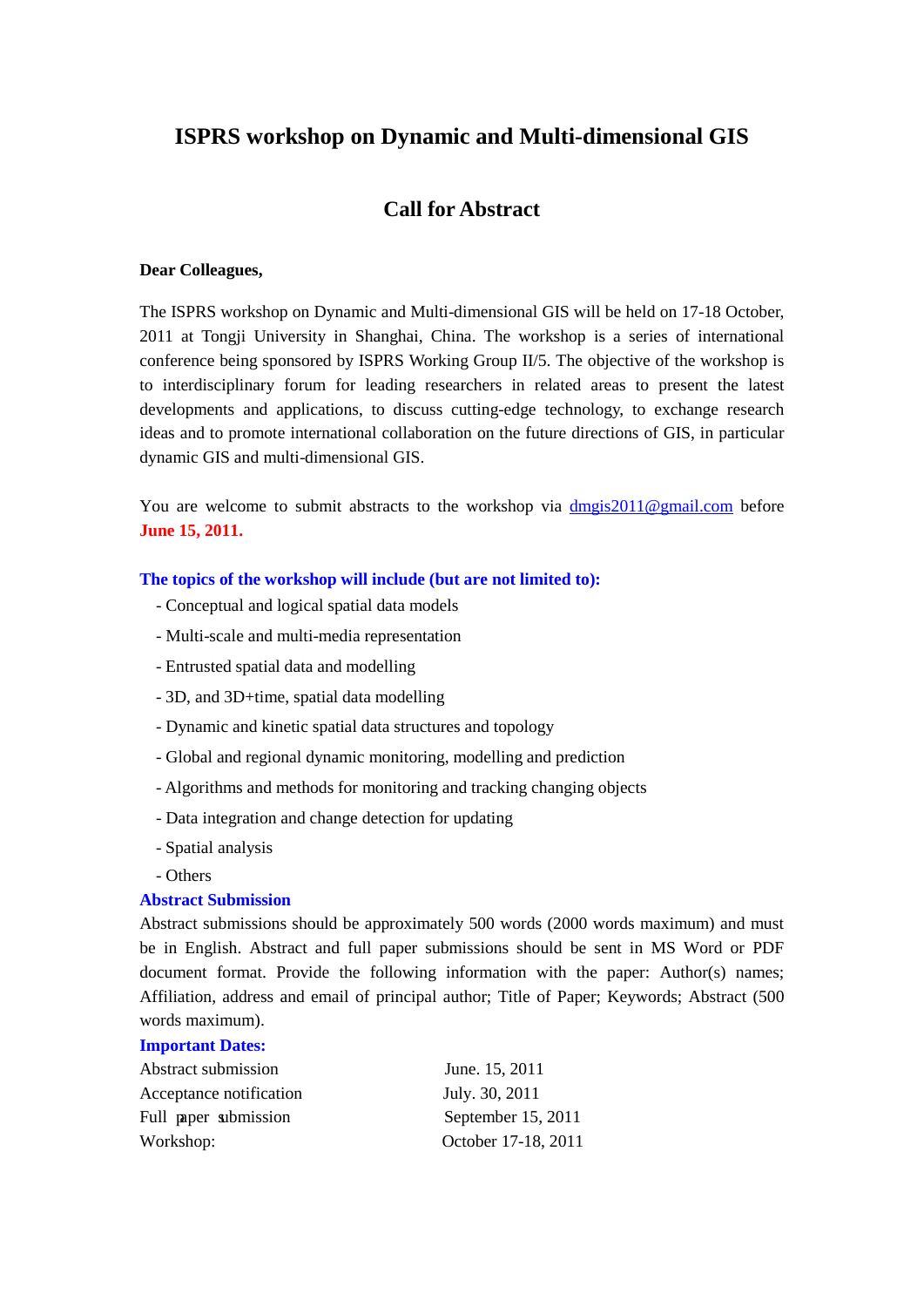For more information please consult the workshop website: <http://civileng.tongji.edu.cn/DMGIS2011/Home.html>

We are looking forward to seeing you in Shanghai, China.

Sincerely,

Dr. Xiaohua Tong Chair of Local Committee of ISPRS workshop on Dynamic and Multi-dimensional GIS Department of Surveying and Geo-Informatics Tongji University, Shanghai Siping Road 1239, Civil Engineering Building A609 200092 Shanghai, P.R. China

### **International Scientific committee:**

|           | Chair: Deren Li | Wuhan University           |
|-----------|-----------------|----------------------------|
| Co-Chair: |                 |                            |
|           | Jun Chen        | Secretary General of ISPRS |
|           | Wenzhong Shi    | President of ISPRS TC II   |
|           | Xiaohua Tong    | Tongji University          |

Members:

| <b>Adrien Chauve</b>  | Secretary of ISPRS WG III/2                                          |
|-----------------------|----------------------------------------------------------------------|
| Alias Abdul Rahman    | Chair of ISPRS WG II/5                                               |
| Ammatzia Peled        | Chair of ISPRS ICWG IV/VIII                                          |
| Andrea Ajmar          | Secretary of ISPRS ICWG IV/VII                                       |
| <b>Bin Jiang</b>      | University of Gävle, Sweden                                          |
| Chenghu Zhou          | Institute of Geographic Sciences and Natural Resources Research, CAS |
| Christopher Gold      | Co-Chair of ISPRS WG II/5                                            |
| Costas Armenakis      | Co-Chair of ISPRS ICWG IV/VIII                                       |
| Eric Guilbert         | Academic secretary of ISPRS TC II                                    |
| Frédéric Bretar       | Chair of ISPRS WG III/2                                              |
| Georg Bareth          | Co-Chair of ISPRS WG VII/5                                           |
| George Vosselman      | Co-Chair of ISPRS WG III/2                                           |
| Guonian Lv            | Nanjing Normal University                                            |
| Haigang Sui           | Secretary of ISPRS WG VII/5                                          |
| Helmut Mayer          | Bundeswehr University of Munich                                      |
| Hui Lin               | Chinese University of Hong Kong                                      |
| Jean-Francois Crétaux | Co-Chair of ISPRS WG VII/5                                           |
| Jianya Gong           | Wuhan University                                                     |
| Jie Jiang             | Chair of ISPRS WG IV/1                                               |
| Liqiu Meng            | <b>Technical University of Munich</b>                                |
| Ozgun Akcay           | Co-Chair of ISPRS WG II/5                                            |
| Pawel Boguslawski     | Secretary of ISPRS WG II/5                                           |